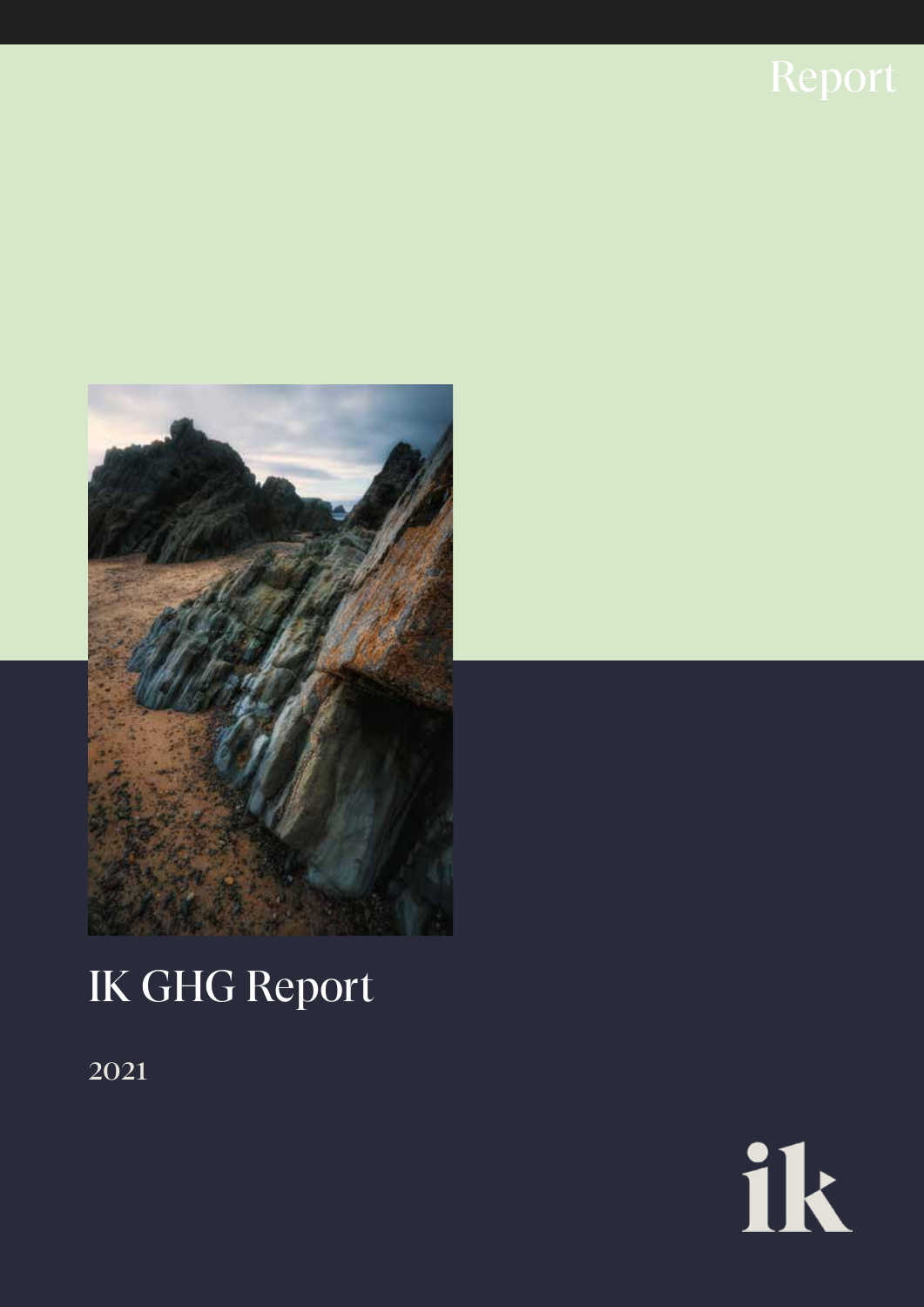# Executive Summary

IK Partners ("IK") is committed to annually measure, reduce and communicate its operational greenhouse gas ("GHG") emissions, as part of its commitment to address climate change. Our GHG Report provides insight into the annual carbon footprint of IK's own operations, which is expressed in CO $_{_2}$  equivalent ("CO $_{_2}$ e").

IK is committed to continually improving the data collection processes and our carbon footprint calculation methodology to improve the accuracy and this explains why some of the figures in this year's report vary from those reported previous years. This reporting year, following the GHG Initiative Protocol (GHG Protocol), the revised methodology also includes Scope 3 emissions from procurement of paper and accounts for production and transportation of paper we use at IK throughout the year.

This report focuses on Scope 2 and Scope 3 emissions, by measuring emissions from electricity consumption, business travel activities, procurement of paper and waste disposal across IK's London, Paris, Hamburg, Amsterdam, Luxembourg and Copenhagen offices. As before, Scope 1 emissions were not identified and therefore not reported.

Given that the lockdown and travel restrictions had a major impact on IK's carbon footprint limiting our ability to travel and resulting in a significant fall of emissions, it still remained the biggest emission factor for IK . Therefore, results from this reporting year do not reflect IK's businessas-usual operations.

GHG emissions emitted from operations and activities of portfolio companies in the IK funds were not calculated and therefore not reported. Climate change and environmental impact are considered key focus areas for our portfolio companies and a number of IK portfolio companies already measure and reduce GHG emissions independently. In 2021, our Firm has taken steps to launch a project aimed at supporting portfolio companies to calculate and report GHG emissions emitted from their operations and activities in the upcoming years.

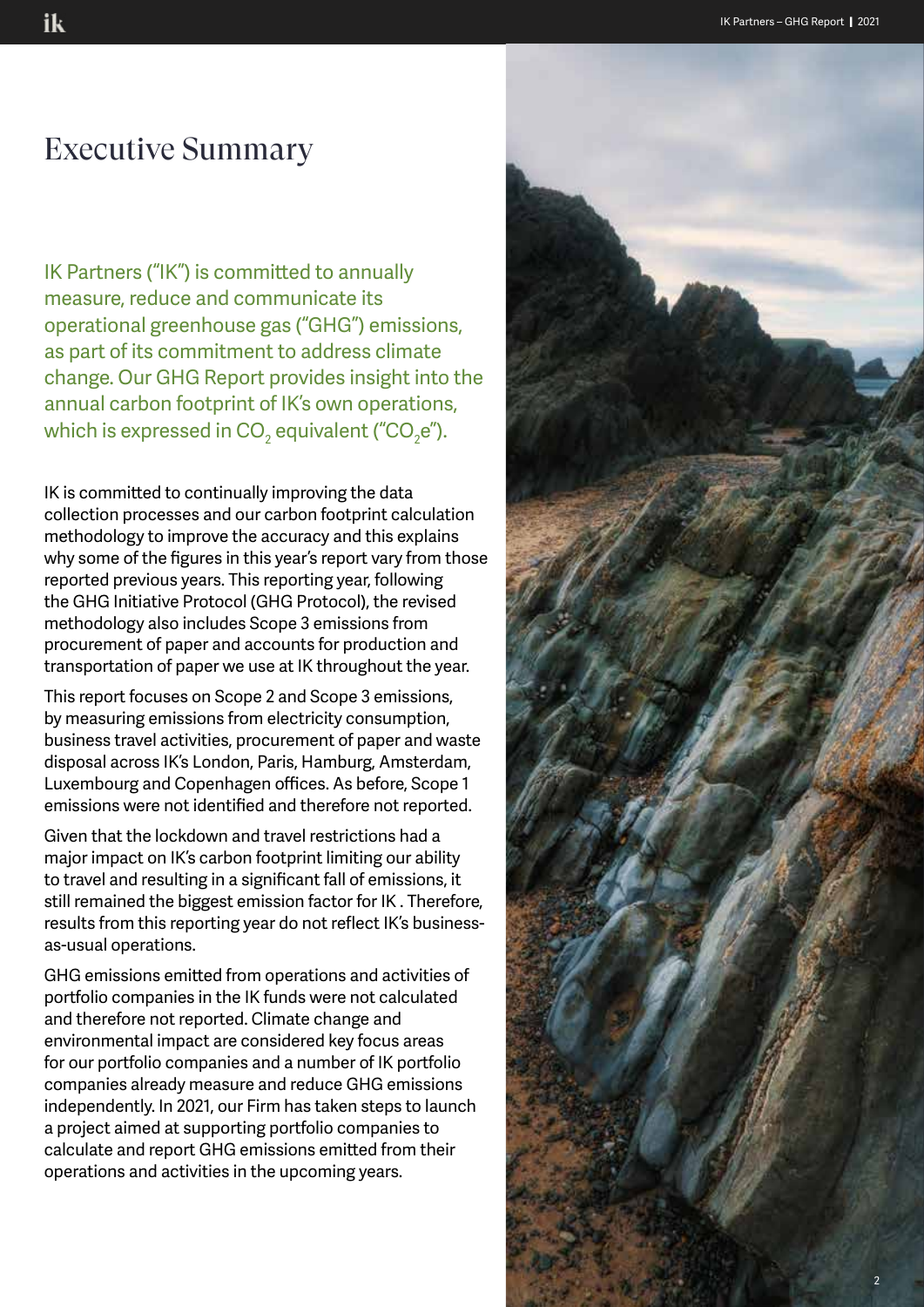#### Our GHG Emissions



### Geographical Analysis



ik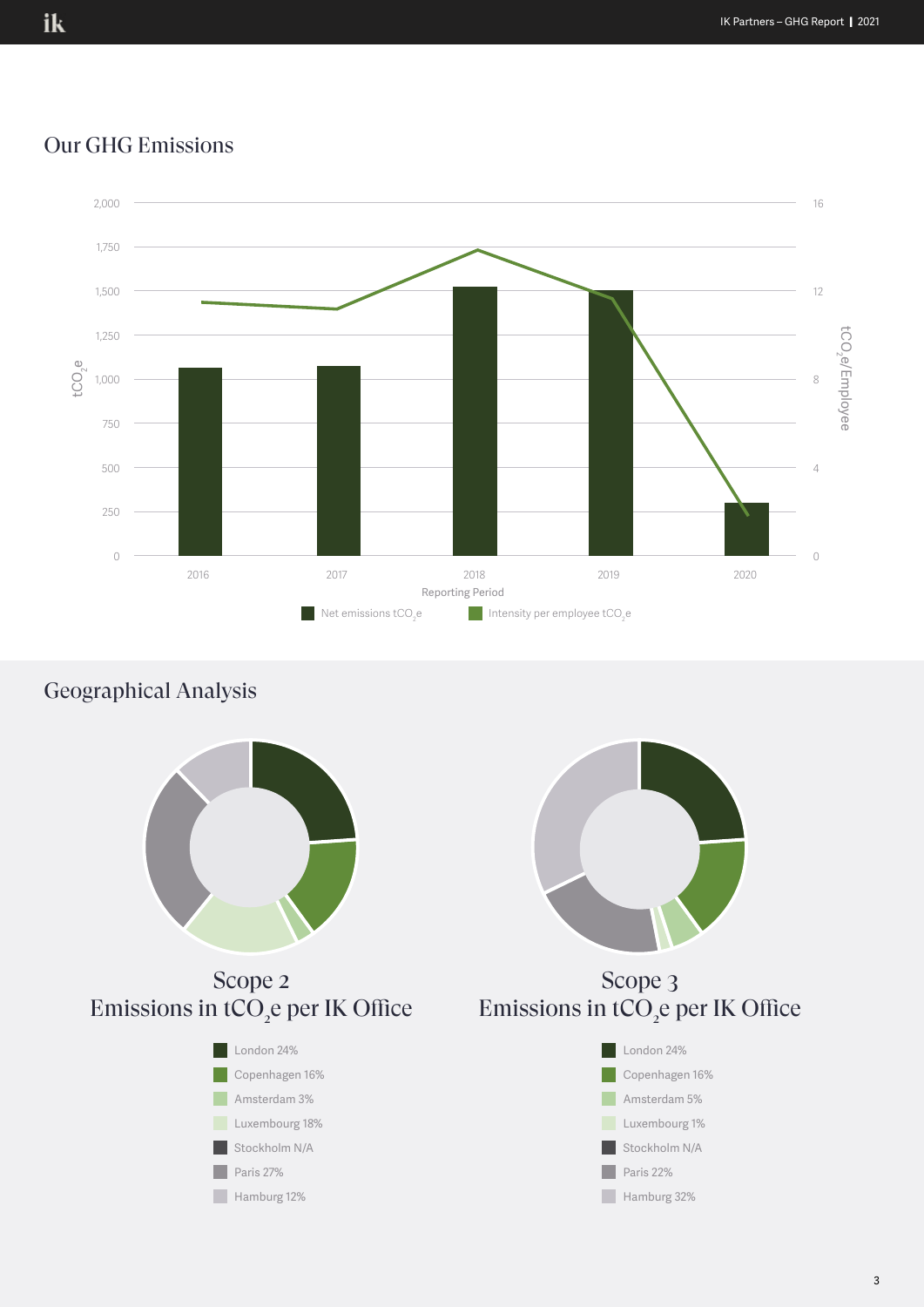# Performance Summary

This report covers the period from 1 January 2020 to 31 December 2020. The calculations are based on available activity data obtained from IK offices and current suppliers; some data was not available for every office. The baseline year for the purpose of measuring carbon footprint progress is FY16 (1 January 2016 to 31 December 2016).

In 2020, IK's GHG emissions totalled 303 tonnes of CO2e ("tCO $_2$ e"), where 74% of total emissions come from air business travel in Scope 3. Overall, there was a 80% decrease in total GHG emissions from 2019 and 71% compared to 2016 baseline. The emissions intensity per full-time employee was only 2.2 tCO $_{\rm 2}$ e, which is a reduction by 82% compared to 2019 and 81% to 2016 respectively. The results reflect a dramatic fall in business travel activities due to the pandemic and additionally an increased number of employees as IK continues to grow.

GHG emissions generated from IK's offices – where data is missing for Stockholm office - electricity consumption totalled 60.36 tCO $_{\rm 2}$ e, which is an

increase from the previous year by 11%, given that information for more offices was available this reporting period, with no further activity data identified in Scope 2. GHG emissions generated from IK's business travel, paper use and waste disposal totalled 243 tCO $_2$ e which is a 83% fall compared to 2019 and 77% compared to 2016, with no further activity data identified in Scope 3. Business travel is an unavoidable part of IK business and air travel accounts for 93% of business travel emissions.

As previously mentioned, the reported findings are not a good representation of IK's business-asusual GHG emissions due to the pandemic. Firstly, in Scope 2 electricity consumption for employees working from home was not considered, as based on location, different lockdown regulations applied and data was not available to track and account for every individual. Secondly, due to the pandemic, in Scope 3 our business travel activities, which form the biggest share of IK's GHG emissions, fell dramatically which resulted in significantly lower emissions in the reporting year.

|                                                | 2020         | 2019                         | 2018         | 2017         | 2016         |  |
|------------------------------------------------|--------------|------------------------------|--------------|--------------|--------------|--|
| <b>Electricity Consumption (kWh)</b>           | 258.618.42   | 213,351.33                   | 216.783.83   | 53,931.05    | -            |  |
| 1,311,065.93<br>Passenger Business Travel (km) |              | 3,705,922.01<br>3,693,106.00 |              | 2,663,364.14 | 2,741,861.00 |  |
| Air                                            | 1.105.804.18 | 3,571,288.27                 | 3.587.305.00 | 2,586,962.00 | 2,641,354.00 |  |
| Rail                                           | 130.922.42   | 62.709.70                    | 58,249.00    | 49,453.13    | 68.764.00    |  |
| Taxi                                           | 74,269.33    | 71.924.04                    | 47.552.00    | 26,949.00    | 31,743.00    |  |
| Paper Usage (t)                                | 2.13         | 8.25                         | 2.44         | 5.10         | 3.35         |  |
| <b>Number of Employees</b>                     | 139          | 126                          | 108          | 93           | 90           |  |

#### Environmental Statistics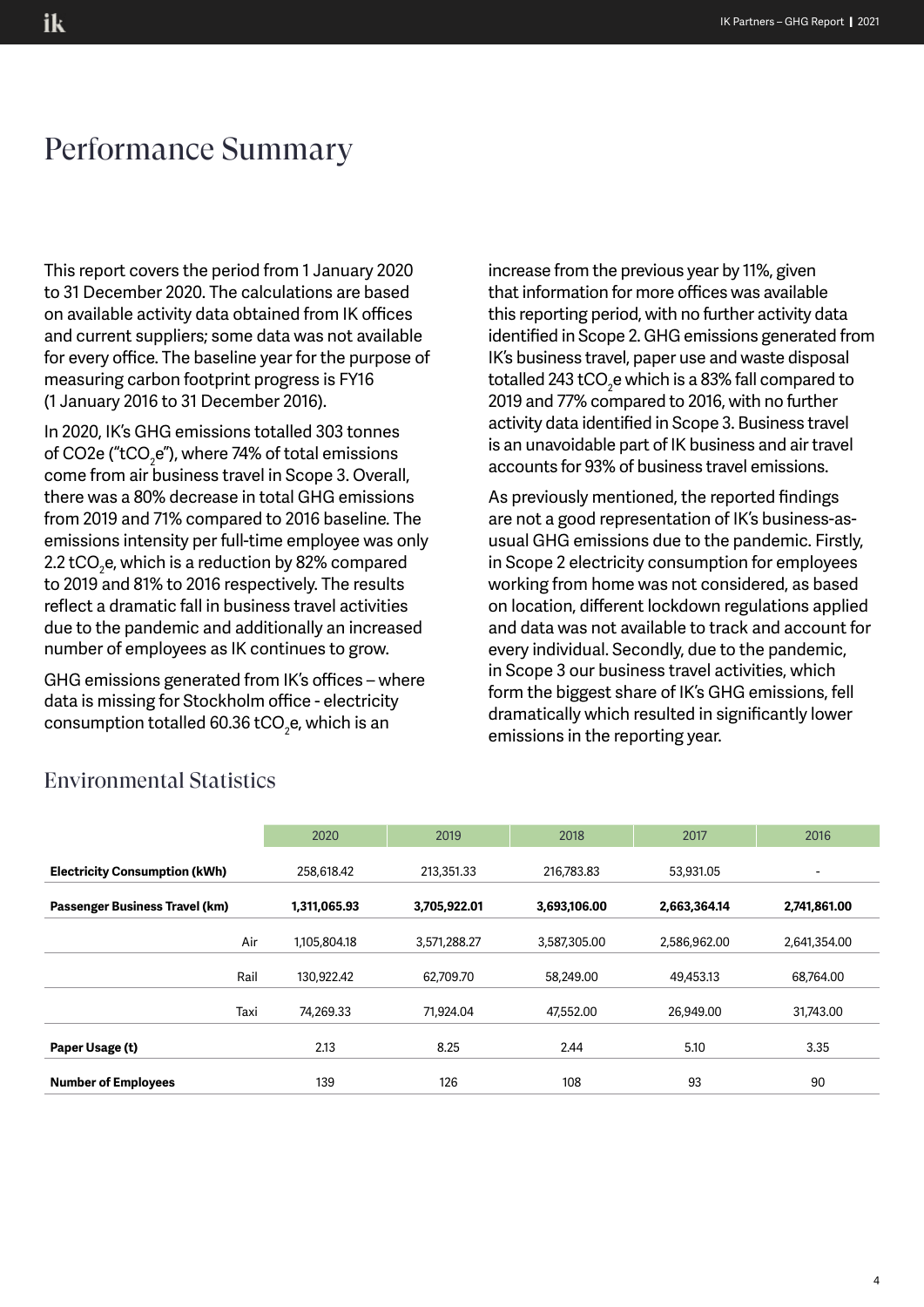## Greenhouse Gas Emissions Footprint

|                                              | 2020   | $\%$   | % YoY    | 2019     | 2018     | 2017     | 2016     |
|----------------------------------------------|--------|--------|----------|----------|----------|----------|----------|
| Scope 2                                      |        |        |          |          |          |          |          |
| Electricity Consumption (tCO <sub>2</sub> e) | 60.36  | 100%   |          | 54.53    | 61.37    | 18.96    |          |
| <b>TOTAL Scope 2</b>                         | 60.36  | 19.91% | 10.7%    | 54.53    | 61.37    | 18.96    |          |
|                                              |        |        |          |          |          |          |          |
| Scope 3                                      |        |        |          |          |          |          |          |
| <b>Business Travel (tCO<sub>2</sub>e)</b>    | 241.23 | 79.56% | $-83.3%$ | 1,445.42 | 1,464.10 | 1,040.20 | 1,056.30 |
| Air                                          | 224.79 | 93%    | $-84%$   | 1,433.84 | 1,456.10 | 1,035.40 | 1,050.30 |
| Rail                                         | 1.76   | 1%     | 376%     | 0.37     | 0.70     | 0.60     | 0.80     |
| Taxi                                         | 14.68  | 6%     | 31%      | 11.21    | 7.30     | 4.20     | 5.20     |
| <b>Purchased Goods (tCO,e)</b>               | 1.57   | 0.52%  | $-74.2%$ | 6.10     | 1.80     | 3.77     | 2.48     |
| Paper Usage                                  | 1.57   | 100%   |          | 6.10     | 1.80     | 3.77     | 2.48     |
| Waste Disposal (tCO <sub>2</sub> e)          | 0.05   | 0.01%  | $-74.2%$ | 0.18     | 0.05     | 0.11     | 0.07     |
| Paper Usage                                  | 0.05   | 100%   |          | 0.18     | 0.05     | 0.11     | 0.07     |
| <b>TOTAL Scope 3</b>                         | 242.85 | 80.09% | $-83.3%$ | 1,451.70 | 1,465.95 | 1,044.08 | 1,058.85 |
|                                              |        |        |          |          |          |          |          |
| TOTAL Scope 2 & Scope 3                      | 303.22 | 100%   | $-79.9%$ | 1,506.23 | 1,527.32 | 1,063.04 | 1,058.85 |
|                                              |        |        |          |          |          |          |          |
| <b>TOTAL PER EMPLOYEE</b>                    | 2.18   | 100%   | $-81.8%$ | 11.95    | 14.14    | 11.43    | 11.76    |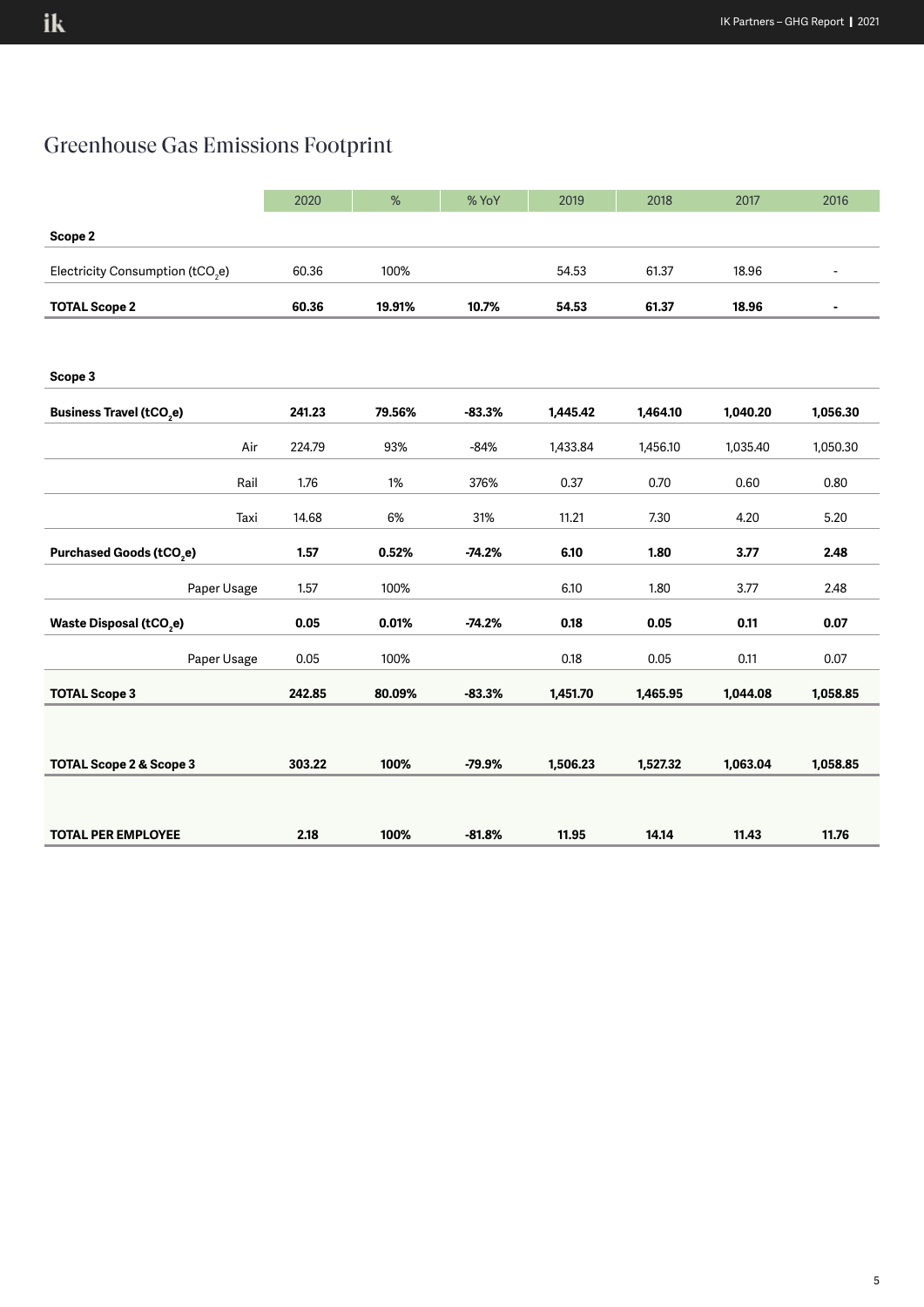# Methodology Overview

Following the GHG Protocol, IK measures GHG emissions of own operations across its offices in London, Paris, Stockholm, Hamburg, Amsterdam, Luxembourg and Copenhagen. The GHG protocol framework divides emissions into three scopes: direct emissions from company's own facilities and transport are in Scope 1; indirect emissions from grid energy consumed are included in Scope 2; and all other indirect upstream and downstream activities are in Scope 3.

IK reports on Scopes 2 and 3 emissions, generated from purchased electricity, business travel, purchased paper and waste disposal.

For Scope 2 and selected Scope 3 emissions, IK follows the most common approach to calculating GHG emissions from emissions sources, which is to take activity data and multiply it by an emission factor for each emission source to convert data to the GHG emissions figure(tCO $_2$ e = Activity Data x Emission Factor).

Activity data is obtained or provided by the suppliers through purchase records and direct monitoring from energy consumption in IK's value chain.

Emission factors for electricity, travel, paper material and waste have been derived from the UK Department for Environment, Food and Rural Affairs. These are updated annually and for the current reporting period the 2020 emission factors have been used. The location-based emissions factors were not identified for emissions sources.

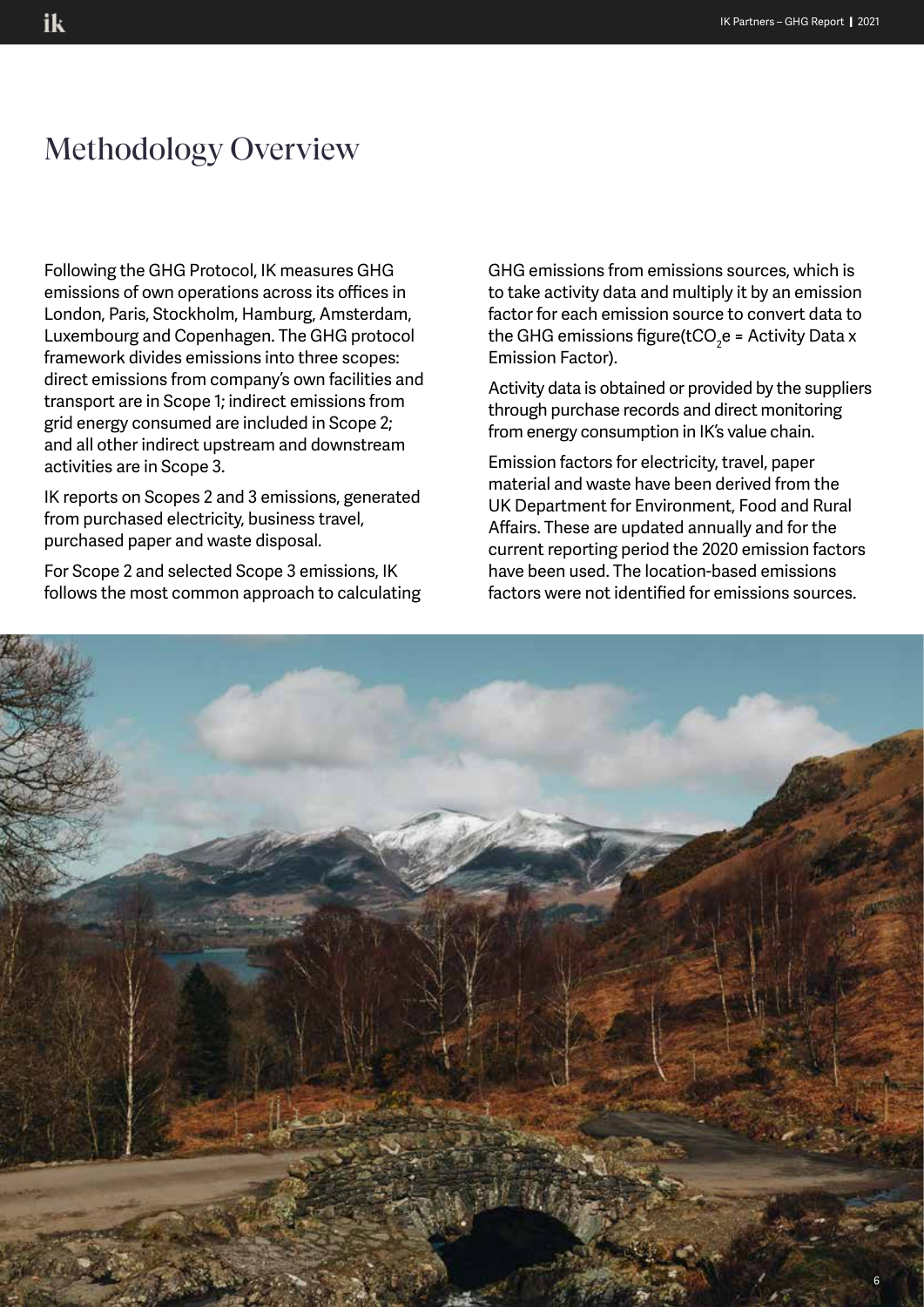# IK Reporting Scope